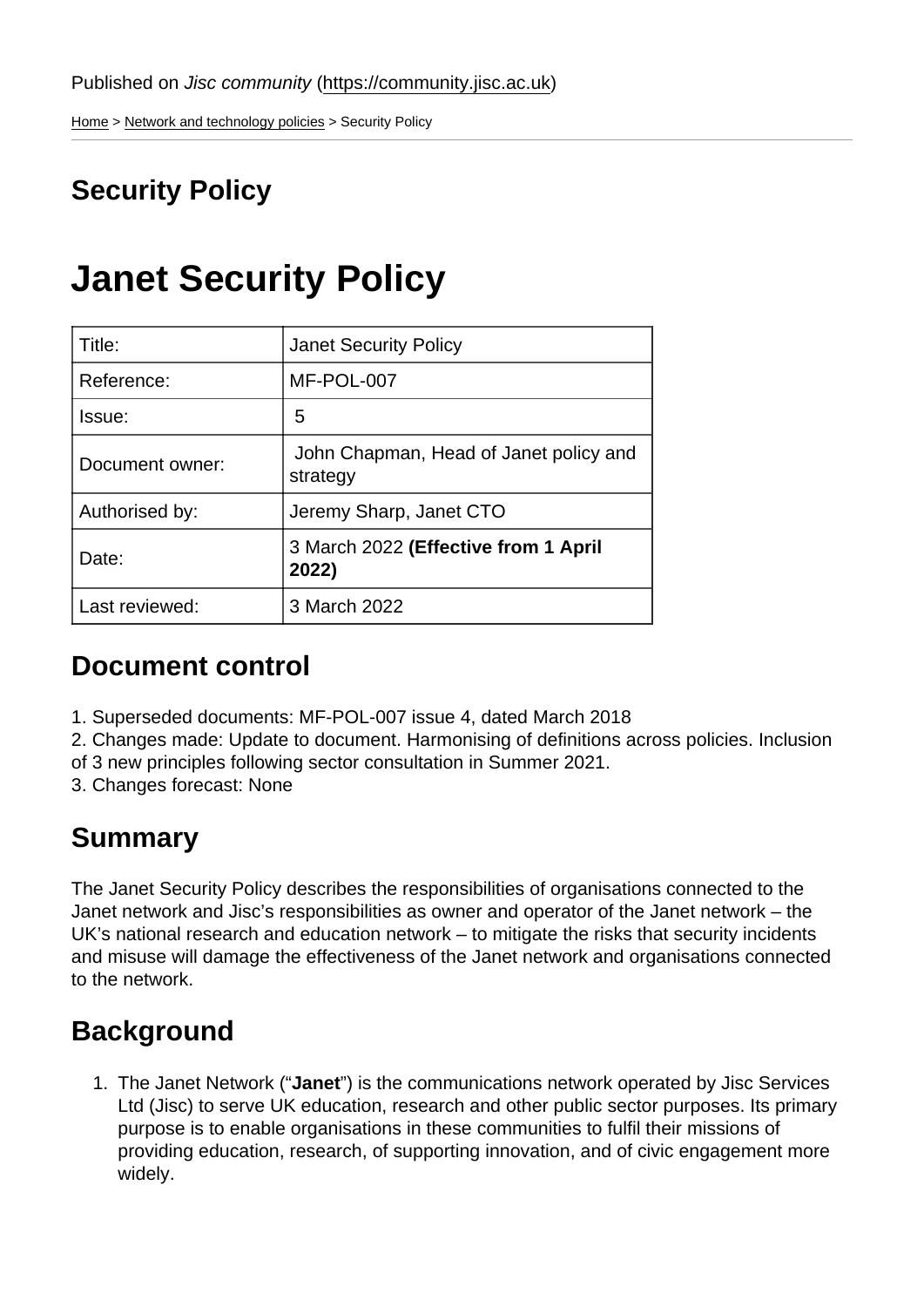- 2. This Janet "Security Policy " covers two broad categories of organisation: those connecting directly to Janet in their own right ("Connected Organisation "); and those connecting indirectly, as a partner to the directly-connected organisation and with the connection made through the latter organisation's own connection(s) to Janet (" Partner Organisation "). This Security Policy does not define the conditions under which such organisations are eligible to connect to Janet, and to use Janet services. The Janet Network Connection Policy does this.
- 3. The Security Policy is regularly reviewed and when required it is updated to reflect changes to the security landscape and advances in technology. The increase in damaging cyber security attacks in 2020 and 2021 within the education and research sectors has necessitated a further review of the policy, and following a consultation, additional principles have been incorporated to help best protect organisations connected to Janet. It is the policy of Jisc that, as a network for education and research, Janet will be most effective if it places as few technical restrictions as possible on the development or use of new applications and services, and security controls will only be implemented where there is a clear benefit. Therefore, the Janet Security Policy aims to balance security and operability to enable the UK to continue to be a world leader in education and research.
- 4. Jisc provides protective controls to defend the Janet network and the organisations connected to the network, and actively seeks to engage in threat intelligence sharing between all Connected Organisations, all government and law enforcement agencies involved in the protection of UK Education and Research, and in an international context, all equivalent National Research and Education Networks within appropriate legal frameworks.

### Documents referenced by the Security Policy

5. The following Janet documents are referenced by this policy and they can be found at <http://ji.sc/policies>  $[1]$ .

MF-POL-006 – Janet Acceptable Use Policy (Janet AUP)

MF-POL-053 - Janet Network Connection Policy

GEN-DOC-009 – Terms for Provision of the Janet Service (Janet Terms) \*

\* GEN-DOC-009 will be superseded in 2022 by the Master Services Agreement for Janet Connection Services

### Scope

6. This policy applies to any organisation with a connection to the Janet network, whatever type of agreement covers the connection. In particular it covers Connected Organisations – those organisations that have a direct relationship with Jisc; and Partner Organisations - any eligible organisation that connects to a Connected Organisation as their partner (see Note 1).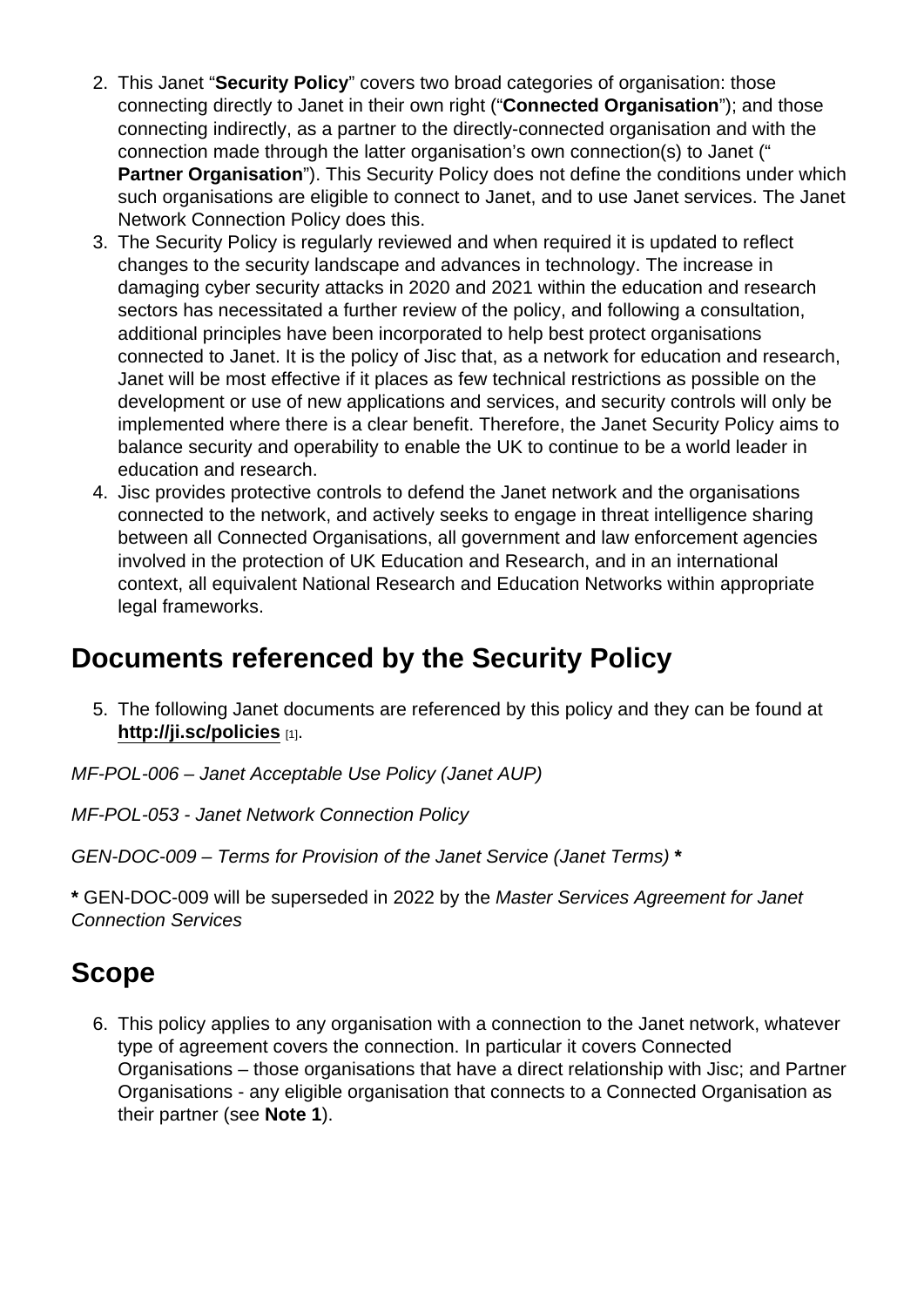## **Operational and legal requirements**

- 7. Being connected to any network including the Janet network brings associated risks that security incidents or misuse will seriously damage the effectiveness of the network itself (a summary of these risks can be found in Annex A), and that the impact of incidents may rapidly spread far beyond the individual organisation, machine or user where they originate. These risks must be managed if the network is to fulfil its purpose, therefore, Jisc has adopted this Security Policy to protect the network and the organisations that use it.
- 8. The authority of Jisc as service provider, to protect the operation of the Janet network is established in the Janet Terms, under which, compliance with this Policy is a requirement for all organisations connected to the network. The Policy also places responsibilities on users of the network.
- 9. The overall goals of the Janet Security Policy are:
- To ensure that Connected Organisations have appropriate policies and technical controls in place to protect the Janet network, the networks connected to the Janet network and the computer systems and platforms using the Janet network from abuse.
- To ensure that mechanisms exist to aid the prevention and identification of abuse of the Janet network.
- To ensure an effective response to complaints and queries about real or perceived abuses of the Janet network.
- To ensure that the reputation of Jisc is protected and that the network can meet its legal and ethical responsibilities regarding its connectivity to the worldwide internet.

# **The Policy**

In this policy the word "**must**", or the term "**required**" mean that the requirement has to be met. The word "**should**" means that there may exist valid reasons in particular circumstances to ignore a particular requirement, but the full implications must be understood and carefully weighed before choosing a different course.

## **Responsibilities**

10. The Janet Terms place responsibilities on every person and organisation involved in the use or operation of the Janet network to protect the network against security incidents and breaches. In particular:

> 10.1 It is the Connected Organisation's responsibility to ensure that they are compliant with all relevant UK and national legislation. 10.2 Each Connected Organisation must ensure that all use of the Janet network by those individuals and Partner Organisations to whom it provides network access complies with this Security Policy and the Janet Acceptable Use Policy. The Connected Organisation must also ensure that information about security issues can be communicated rapidly within the organisation and to Jisc and that problems are resolved promptly.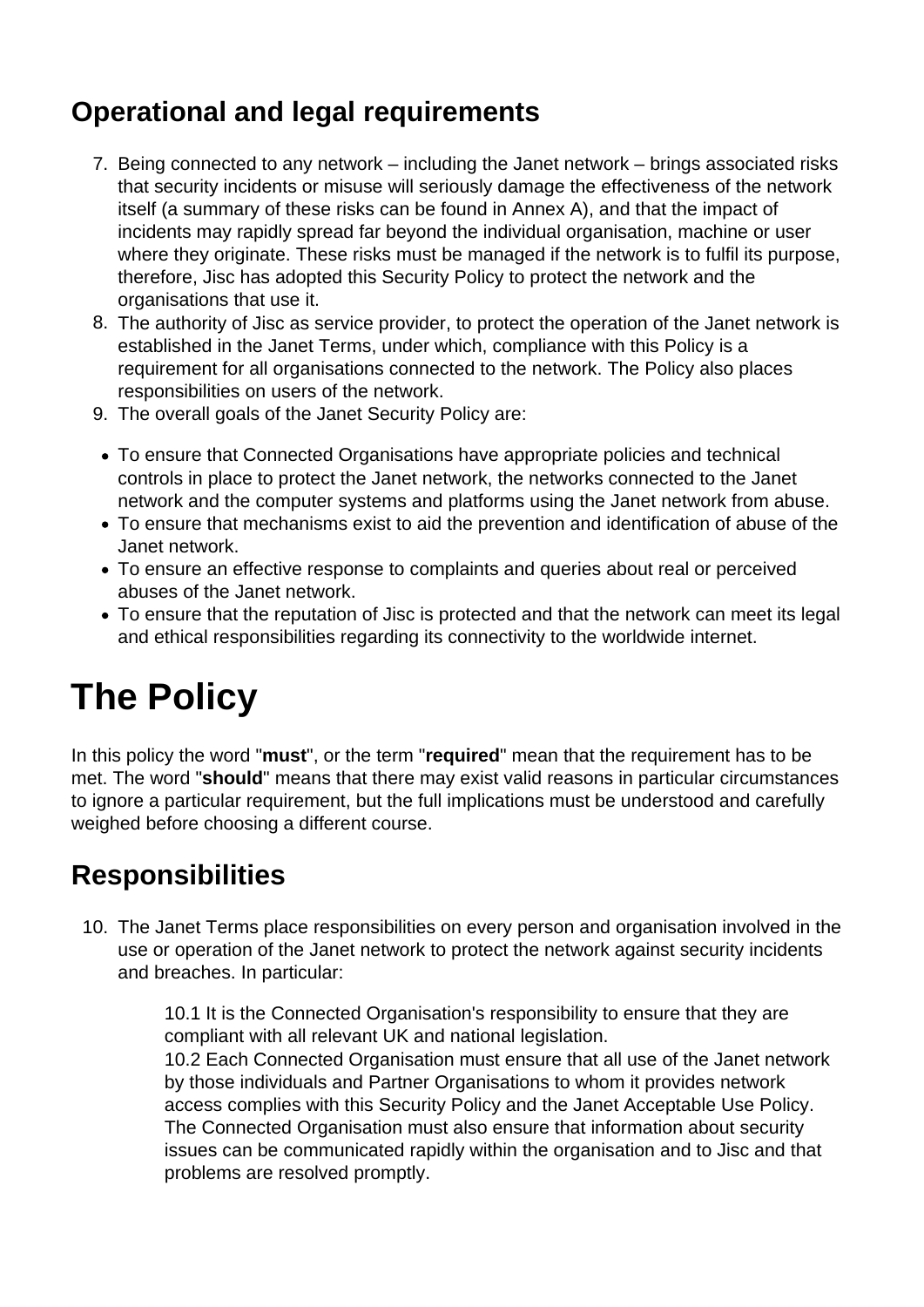10.3 Each Connected Organisation and their Partner Organisations must ensure that its actions and those of the users for which it is responsible are safe for themselves and do not present a threat to others.

10.4 Each user of the Janet network and the networks of Connected Organisations and their Partner Organisations must behave in accordance with this Security Policy and with any policies and procedures local to the Connected Organisation. The user must cooperate with their organisation and the network operators to reduce security risks.

10.5 Jisc must ensure that the operation of the network is appropriately monitored, that the response to security problems is coordinated, and that temporary or permanent measures are implemented, up to and including disconnection, where necessary to protect the network or to comply with the law.

10.6 Connected Organisations are required to undertake an annual selfassessment security posture review to ensure awareness of strengths and weaknesses regarding security controls and culture. Completing this selfassessment will help Connected Organisations ensure their local security provision is best placed to benefit from the central services provided by Jisc as well as helping to secure the Janet network (see **Note 2**). Jisc reserves the right to request confirmation that a self-assessment has been undertaken.

10.7 Connected Organisations are strongly encouraged to ensure that any Partner Organisations to whom they provide network access complete a self-assessment security posture review as a condition of their connectivity.

## **Points of Contact at the Connected Organisation**

- 11. The successful prevention of security incidents and prompt resolution of those that do occur both depend critically on the rapid and accurate transfer of information between Connected Organisations and Jisc as operator of the network. Each Connected Organisation must provide Jisc with up-to-date details of one or more persons who will act as Security Contact(s) for the Connected Organisation. The Connected Organisation must ensure that its designated Security Contact(s) have appropriate knowledge, skills, resources and authority to fulfil their role. As a minimum, each Connected Organisation must provide the following information (see **Note 3**):
	- 11.1 Name, role; email address
	- 11.2 Distribution group, fan out or team email address
	- 11.3 Emergency phone number
- 12. Security Contact data must be reviewed and confirmed to Jisc on a quarterly basis (see **Note 3**).
- 13. The Security Contact(s) have roles in both the prevention and resolution of security incidents. Security Contacts must disseminate Jisc's warnings of general risks and precautions to appropriate people within the organisation(s) for which they are responsible, and to ensure that appropriate preventive measures are taken promptly. Security Contacts must ensure that any particular security breach or risk that has been reported to the Security Contact(s) by Jisc as affecting an organisation for which they are responsible is investigated and resolved promptly, and to inform Jisc that this has been done (see **Note 3**).
- 14. Security Contacts should notify Jisc of serious cyber security incidents even where no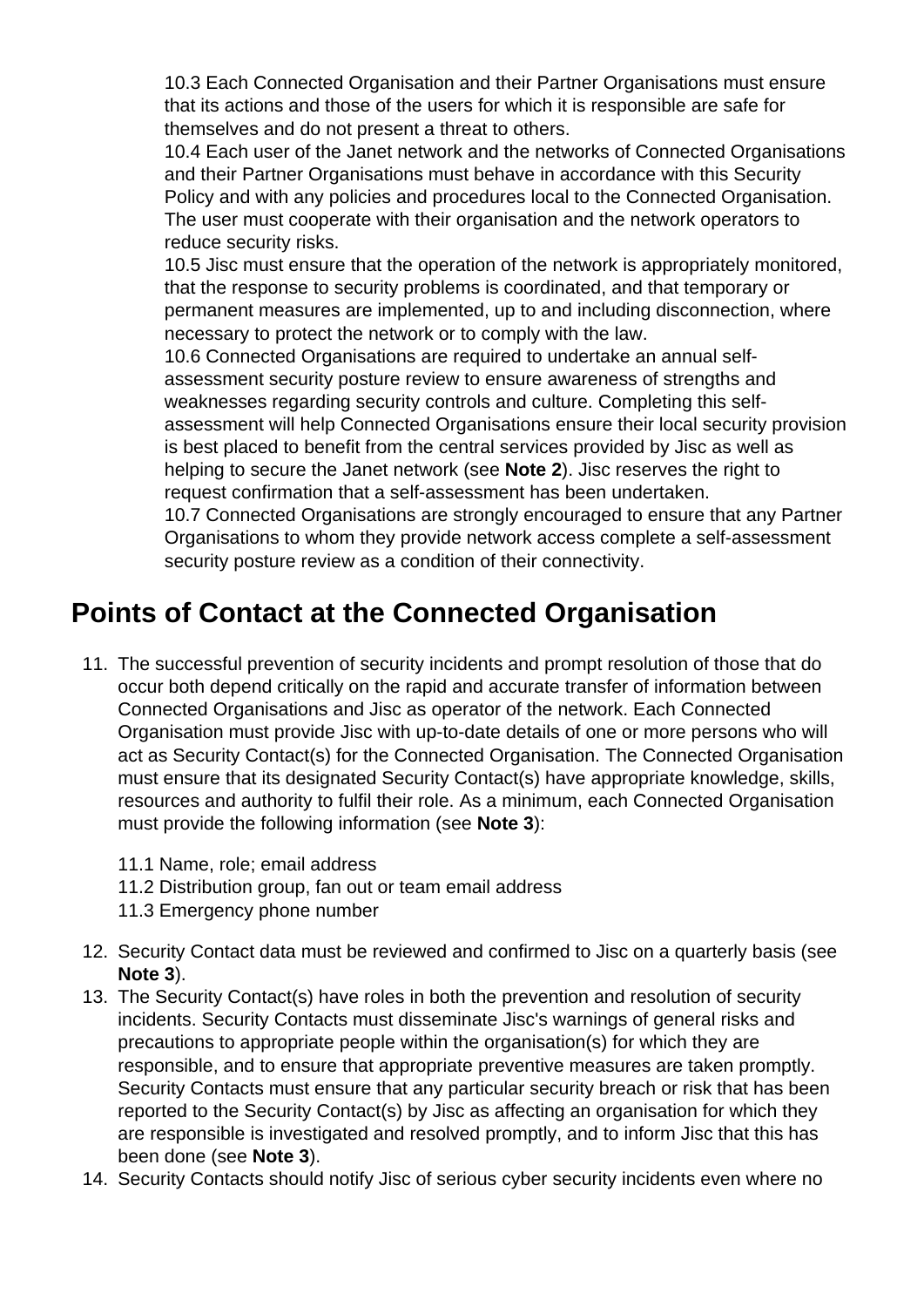assistance is required as an incident may be part of a wider campaign and any information that can be provided may help other Connected Organisations (see **Note 3**).

### **Responsible Action by the Connected Organisation and their Partner Organisations**

15. Each Connected Organisation and their Partner Organisations must act responsibly to protect the network. This includes:

15.1 Taking effective measures to ensure that there is no security threat to the Janet network or other Connected Organisations or their Partner Organisations from insecure devices connected to the Organisation's network (see **Note 4**).

15.2 Taking effective measures to protect against security breaches, in particular ensuring that recommended security measures are implemented.

15.3 Taking effective measures to ensure that security breaches can be investigated and that other users of the network are protected from the consequences of breaches. 15.4 Assisting in the investigation and repair of any breach of security.

15.5 Promoting local policies in support of this Janet Security Policy and pay due regard to the Prevent Guidance for England, Scotland and Wales, backed by adequate disciplinary and other procedures for enforcement.

15.6 Implementing appropriate measures for giving, controlling and accounting for access to Janet, backed by regular assessments of the risks associated with the measures chosen.

15.7 Taking reasonable measures to encourage its users to act responsibly in compliance with this Policy and the Janet AUP, and ensuring that they are enabled to do so through systems, procedures and training that support good security practice. 15.8 Security Contacts must notify Jisc if undertaking penetration testing or scanning on the Janet Network from outside of the Janet Network at least 1 working day in advance (see **Note 3**).

16. Each Connected Organisation must**\*\*** notify Jisc of any significant incidents or attacks which:

16.1 have the potential to disrupt the continued operation of the Connected Organisation; and/or

16.2 carry a likelihood that other Connected Organisations may experience a similar attack, or that the incident could spread to those organisations; and/or

16.3 could have a negative impact on the reputation of Jisc or the education and research sector; and/or

16.4 carry the likelihood of Government or national media interest.

**\*\*** Unless Connected Organisations are instructed by their insurer or law enforcement to not notify Jisc, in which case they are strongly encouraged to explain to them the assistance Jisc CSIRT can provide, which could help to minimise impact and provide valuable information. The Connected Organisation should notify Jisc CSIRT as soon as they are able.

### **Monitoring, Enforcement and Reporting by Jisc**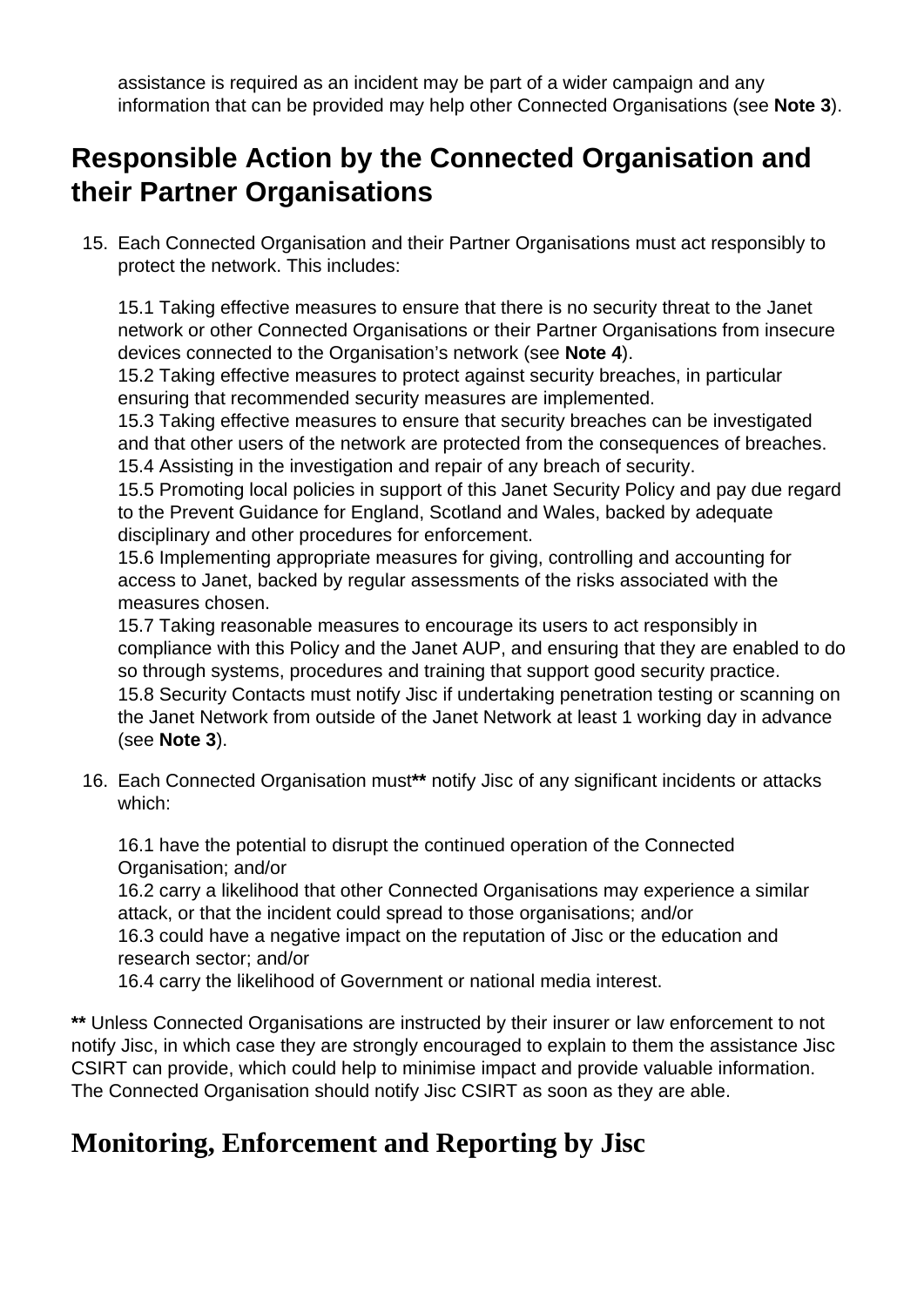17. The Janet Terms authorise Jisc, as the service provider responsible for the Janet network, to require Connected Organisations and their Partner Organisations to comply with this Policy, to monitor the network where it has reason to believe there has been a breach of the Policy or other threat, and to take such actions as are necessary to protect the operation of the network and the security of services provided to Connected Organisations and their Partner Organisations. In particular, Jisc is authorised to:

17.1 monitor use of the network, while respecting privacy and complying with national law, either in response to information about a specific threat or generally because of the perceived situation.

17.2 undertake proactive scans in response to critical vulnerability alerts or actionable threat intelligence to identify vulnerabilities in customer equipment that may present a serious threat to the security of the Janet network or services provided over it, and report these vulnerabilities to the relevant Security Contact(s) (see Note 5).

17.3 implement such technical measures as are required to protect the network or its customers against breaches of security or other incidents that may damage the network's service or reputation. These may be temporary or longer-term controls. Each control will undergo significant testing and monitoring to ensure they provide an appropriate balance of security and usability to best protect users (see Note 6). 17.4 require a Connected Organisation, through its nominated contact, to fulfil its responsibilities under any of the Jisc Policies.

17.5 where a Connected Organisation is unable or unwilling to co-operate, initiate the process for achieving an emergency disconnection.

17.6 where permitted or required by law, or to protect the Janet network, Connected Organisations or their Partner Organisations, assist relevant authorities in their investigations concerning the Janet network, including notifying authorities of relevant incidents and sharing threat intelligence and guidance with Connected Organisations, Users, NCSC and, where applicable, government departments, funders and agencies to support data protection (see Note 7).

# Explanatory notes

Note 1: A Connected Organisation is responsible both for their own users and devices, and also for ensuring that any Partner Organisation that they provide a connection to exercises their responsibilities.

Note 2: To improve cyber security, Connected Organisations are required to complete an annual internal self-assessment review of security posture. Connected Organisations can use whatever model or framework works best for that organisation e.g. CIS controls, Cyber Assessment Framework, Cyber Essentials, ISO27001, or using internal risk assessments. Organisations are invited to share information on which frameworks or tools they find helpful on the Jisc Cyber Security Community Group: [https://www.jisc.ac.uk/get-involved/cyber](https://www.jisc.ac.uk/get-involved/cyber-security-community-group)[security-community-group](https://www.jisc.ac.uk/get-involved/cyber-security-community-group) [2]

Note 3: Security Contacts should contact Jisc CSIRT via the details at <https://www.jisc.ac.uk/csirt> [3]. Connected Organisations are also encouraged to share information about cyber security incidents with peers via the Cyber community group ( <https://www.jisc.ac.uk/get-involved/cyber-security-community-group> [2]).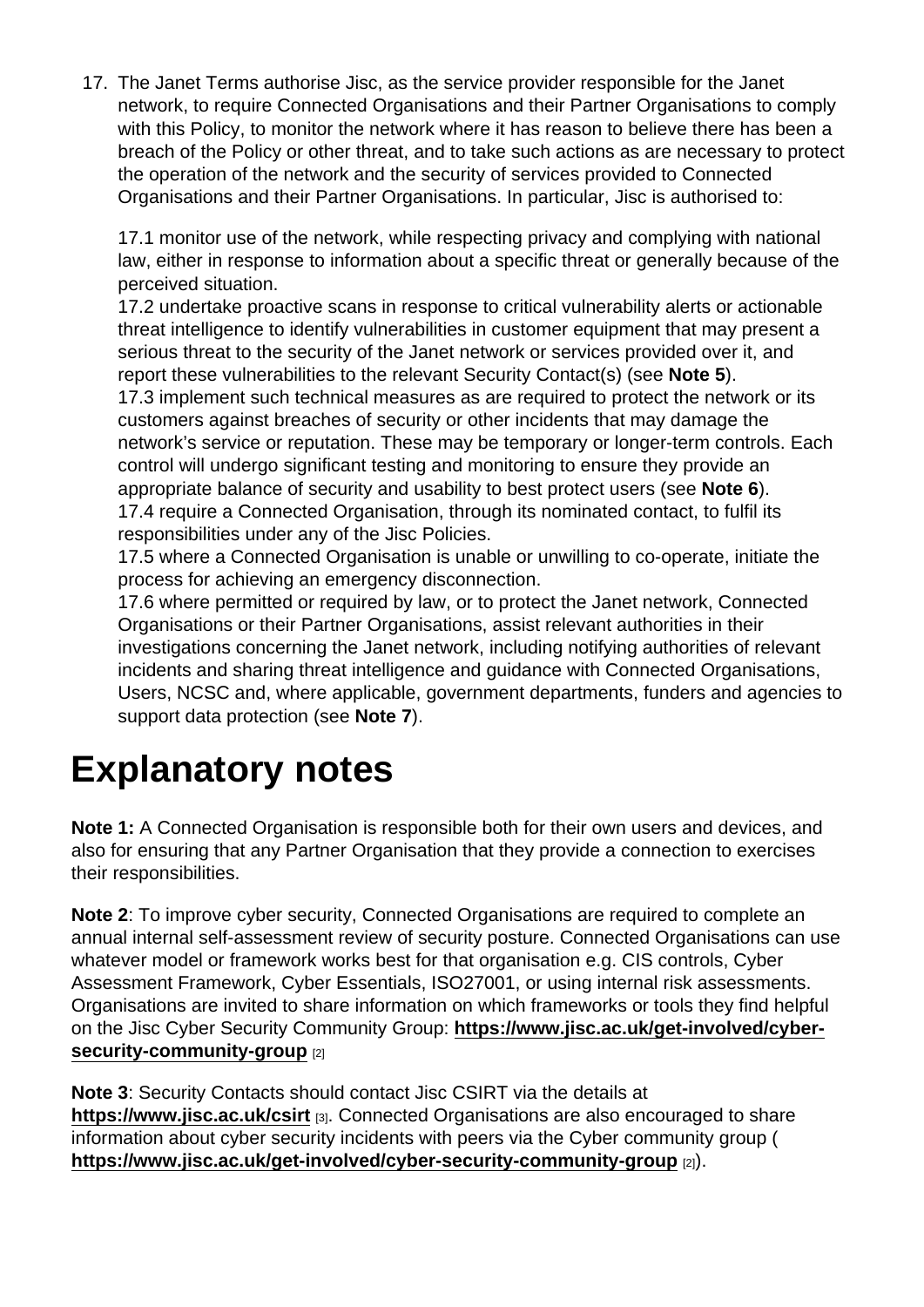Note 4: The security of networked devices may, for example, be managed by a combination of direct configuration and maintenance, technical controls such as firewalls or router access control lists, system monitoring or probing, and delegation to appropriately skilled others. Where an organisation allows a device it does not own or control to connect to the network it is strongly recommended that consent to these normal operational measures be obtained as a condition of connection.

Note 5: To provide the best protection for Connected Organisations, Jisc will undertake active scans in response to critical vulnerability alerts or actionable threat intelligence. Jisc will identify what looks to be the least intrusive way of looking for vulnerabilities, and where possible, will look to establish a test system to verify that it just detects the vulnerability and should not cause an issue. Jisc will only run scans that have a high level of confidence of not causing serious impact to Connected Organisations or their Partner Organisations. Jisc will also be cognisant of the timing of scans, particularly avoiding the period of confirmation and clearing unless operationally essential. Jisc will always inform Connected Organisations of any detected vulnerabilities. The IP address ranges from which scanning activity will be undertaken can be found in the Jisc Cyber community Group: [https://www.jisc.ac.uk/get](https://www.jisc.ac.uk/get-involved/cyber-security-community-group)[involved/cyber-security-community-group](https://www.jisc.ac.uk/get-involved/cyber-security-community-group) [2].

Note 6: One such control is restriction of certain high-risk protocols for traffic inbound to Janet. During 2022 Jisc will move from the opt-in Foundation GeoIP service as described at <https://www.jisc.ac.uk/ddos-mitigation> [4] to being on by default unless Connected Organisations request to opt-out. Connected Organisations will be given reasonable notice in advance of implementing such restrictions and will be able to see the current list of restricted ports and protocols on the Jisc Cyber Security Portal at<https://cybersecurity.jisc.ac.uk/> [5]. Security Contacts will be able to request an opt-out of restrictions for specific IP addresses.

Note 7: See [https://www.jisc.ac.uk/guides/networking-computers-and-the-law/disclosure-of](https://www.jisc.ac.uk/guides/networking-computers-and-the-law/disclosure-of-information-to-law-enforcement)[information-to-law-enforcement](https://www.jisc.ac.uk/guides/networking-computers-and-the-law/disclosure-of-information-to-law-enforcement) [6] for more information.

# Annex A: Risks to Networks and Networked Systems

All computer networks are exposed to threats, both internally and from the other networks to which they connect. Hostile traffic, both random and directed, is now a constant feature of the Internet. The risks to the network, the computers and organisations connected to it, include:

- Breaches of confidentiality. Organisations hold and have access to large amounts of intellectual property, both their own and licensed from others: the value of such property may be greatly reduced if it is disclosed to others. Organisations also handle a great deal of personal information about individuals who may suffer if it is not kept confidential: consequences range from a loss of privacy to partial or complete theft of identity.
- Loss of integrity. Information held on computers can be destroyed or modified, and unauthorised changes may be undetectable. The integrity of computers themselves may be compromised if intruders are able to take control of them, thus casting doubt on the accuracy of any results. Repeated failures can result in users losing confidence in computer systems at their own or other organisations.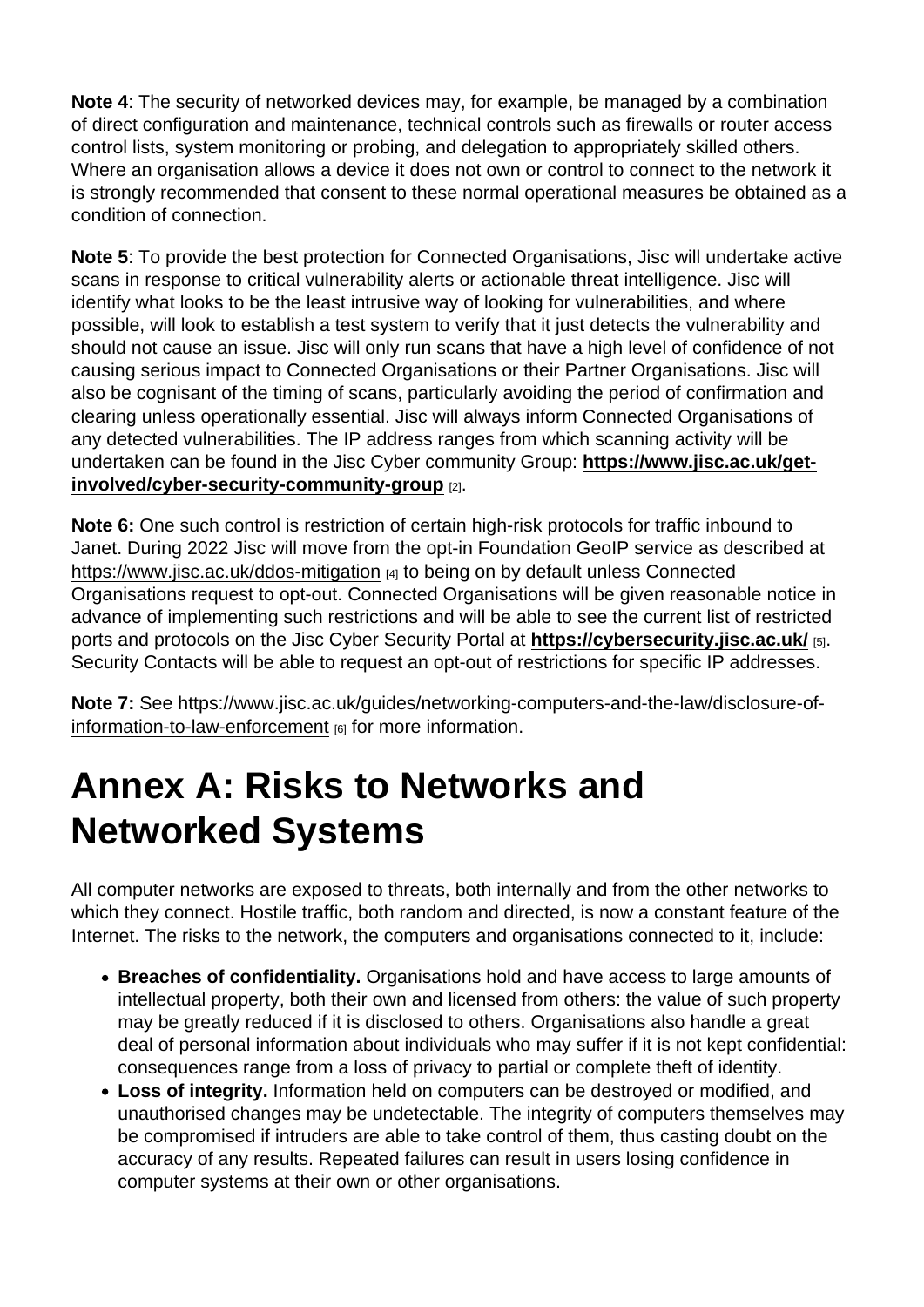- **Failures of availability.** Networks and the computers connected to them may be temporarily disabled either deliberately or accidentally by large flows of network traffic or through the deployment of malware such as ransomware, making them unusable. Network and computer staff may be unavailable for support or development activities if they have to spend their time dealing with security incidents.
- **Damage to reputation.** The reputations of Jisc and the organisations and individuals connected to it may be seriously harmed by security incidents or inappropriate use of the network. Many intruders like to advertise their successes, others may attack third parties using computers connected to Janet and to which they have gained control. Organisations whose systems are used in these ways are likely to be held responsible. The use of Janet to disseminate unwanted, offensive or illegal material is also likely to be seen as misuse of a publicly-funded resource.
- **Legal action.** National and international law is increasingly concerned with data networks and is placing a growing list of obligations on those who provide them. Individuals, organisations and network operators who, by action or inaction, fail to meet their legal obligations may be punished by the criminal law, have substantial financial damages awarded against them or be required to modify or cease their networking operations.

The openness of Janet and other connected networks may allow the impact of a security breach to spread far beyond an original insecure system or action. The same openness means that it will rarely be possible to protect organisations and users against the immediate consequences of their insecure actions: more often it will be necessary to respond promptly to security breaches by isolating the systems and organisations affected until the problem has been resolved. However, the more secure individual organisations are, the more secure the Janet network will be.

# **Janet Security Policy**

### **Version:** 4

**Issued:** March 2018 in effect until **31 March 2022**

**Reference:** MF-POL-007

**Owner : J.Sharp**

**Last Reviewed Date:** 17/08/2021

#### **Background**

1. It is the policy of Jisc that, as a network for education and research, Janet will be most effective if it places as few technical restrictions as possible on the development or use of new applications and services. The imposition of mandatory access control or monitoring systems is likely to cause problems for existing uses of the network as well as limiting future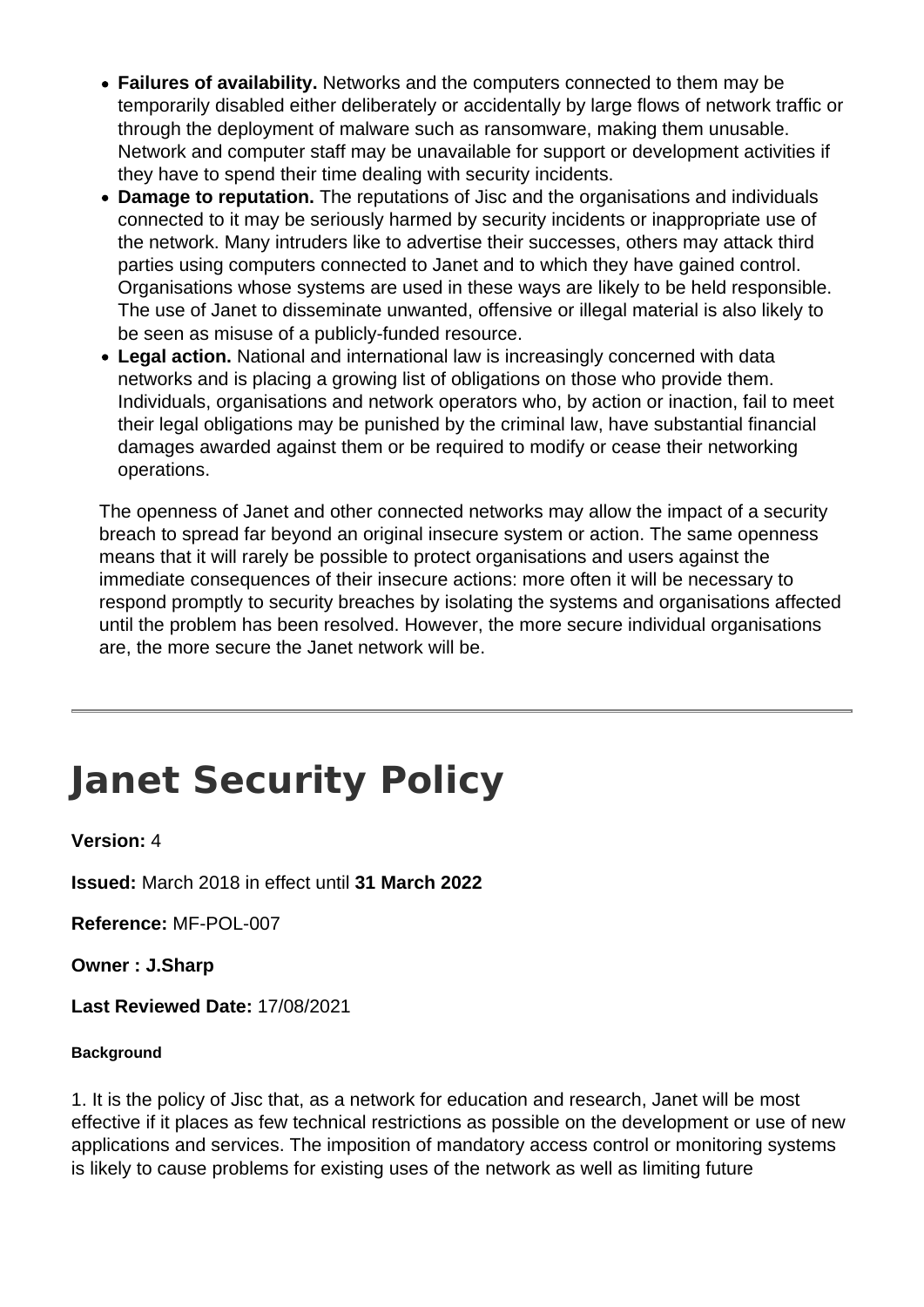developments, and should only be considered where there is a clear benefit. Filtered or restricted network access may be offered as optional services that organisations can join, however the core Janet service should provide as open a network as is possible while meeting operational and legal requirements.

### **Operational and legal requirements**

2. A presumption of openness brings associated risks that security incidents or misuse will seriously damage the effectiveness of the network (a summary of these risks can be found in Annex A). The impact of incidents may rapidly spread far beyond the individual organisation, machine or user where they originate. These risks must be managed if the network is to fulfil its purpose. Jisc has therefore adopted this Security Policy to protect the network and the organisations that use it. Under the Terms for the Provision of the Janet Service, compliance with this Policy is a requirement for all organisations connected to the network. The Policy also places responsibilities on users of the network. The authority of Jisc as service provider, to protect the operation of the network is established in the Terms for the Provision of the Janet Service.

3. This Janet Security Policy therefore has a number of goals:

- To ensure that appropriate local policies exist to protect Janet, the networks connected to Janet and the computer systems and platforms using Janet from abuse (whether defined in this or other Janet Policies);
- To ensure that mechanisms exist to aid the prevention and identification of abuse of the Janet network;
- To ensure an effective response to complaints and queries about real or perceived abuses of the Janet network;
- To ensure that the reputation of Jisc is protected and that the network can meet its legal and ethical responsibilities with regard to its connectivity to the worldwide Internet.

### **Defi?nitions**

4. The term 'User Organisation' has the meaning defined in the Terms for the Provision of the Janet Service.

5. The term 'Connected Organisation' means any organisation with a connection to the Janet network, whatever type of licence covers the connection. In particular it includes User Organisations.

### **The Policy**

#### **Responsibilities**

6. The Terms for the Provision of the Janet Service place responsibilities on every person and organisation involved in the use or operation of Janet to protect the network against security breaches. In particular:

• It is the End User Organisation's responsibility to ensure that they are compliant with all relevant UK and national legislation.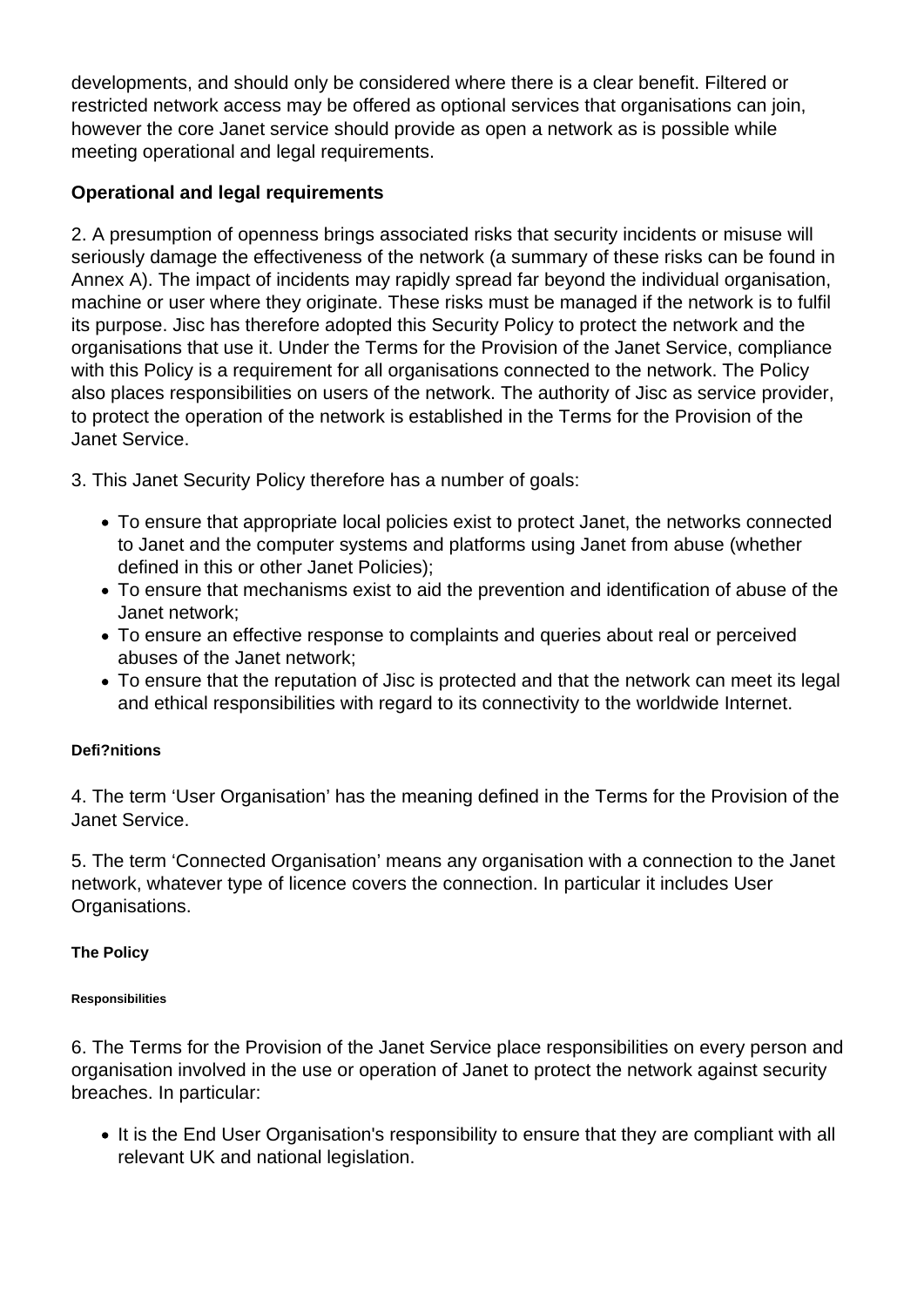- Each User Organisation must ensure that all use of Janet by those individuals and Connected Organisations to whom it provides network access complies with this Security Policy and the Janet Acceptable Use Policy. The User Organisation must also ensure that information about security issues can be communicated rapidly within the organisation and to Jisc and that problems are resolved promptly (see paragraphs 7 and 8);
- Each Connected Organisation, including those that are User Organisations, must ensure that its actions and those of the users for which it is responsible are safe for themselves and do not present a threat to others (see paragraph 9);
- Each user of the Janet network and the networks of Connected Organisations must behave in accordance with this Security Policy and with any policies and procedures local to the Connected Organisation. The user must cooperate with their organisation and the network operators to reduce security risks;
- Jisc must ensure that the operation of the network is appropriately monitored, that the response to security problems is coordinated, and that temporary or permanent measures are implemented, up to and including disconnection, where necessary to protect the network or to comply with the law (see paragraph 10).

#### **Points of Contact at the User Organisation**

7. The successful prevention of security incidents and prompt resolution of those that do occur both depend critically on the rapid and accurate transfer of information between Janet Connected Organisations and Jisc as operator of the network. To this end each User Organisation must provide Jisc with up-to-date details of one or more persons who will act as Security Contact(s) for the User Organisation and any other organisations and individuals to whom the User Organisation provides access to Janet. The User Organisation must ensure that its designated Security Contact(s) have appropriate knowledge, skills, resources and authority to fulfil their role (see note 1).

8. The Security Contact(s) have roles in both the prevention and resolution of security incidents:

- To disseminate Jisc's warnings of general risks and precautions to appropriate people within the organisation(s) for which they are responsible, and to ensure that appropriate preventive measures are taken promptly;
- To ensure that any particular security breach or risk that has been reported to the Security Contact(s) by Jisc as affecting an organisation for which they are responsible is investigated and resolved promptly, and to inform Jisc that this has been done.

#### **Responsible Action by the Connected Organisation**

9. Each Connected Organisation must act responsibly to protect the network. This duty includes:

- Taking effective measures to ensure that there is no security threat to the Janet network or other Connected Organisations from insecure devices connected to the Organisation's network (see note 2);
- Taking effective measures to protect against security breaches, in particular ensuring that recommended security measures are implemented;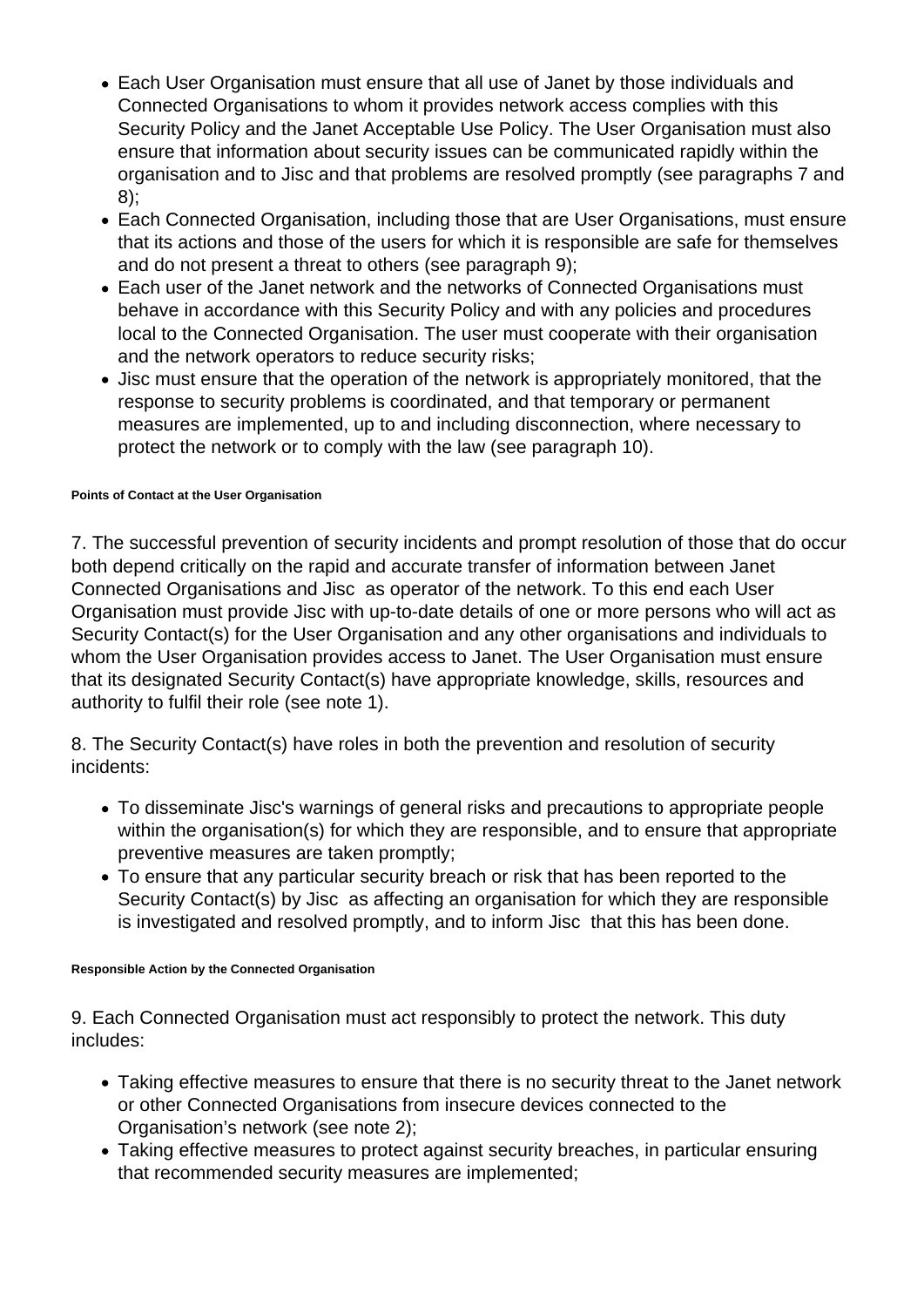- Taking effective measures to ensure that security breaches can be investigated and that other users of the network are protected from the consequences of breaches;
- Assisting in the investigation and repair of any breach of security;
- Promoting local policies in support of this Janet Security Policy and pay due regard to the Prevent Guidance for England, Scotland and Wales, backed by adequate disciplinary and other procedures for enforcement;
- Implementing appropriate measures for giving, controlling and accounting for access to Janet, backed by regular assessments of the risks associated with the measures chosen (see note 3);
- Taking reasonable measures to encourage its users to act responsibly in compliance with this Policy and the Janet AUP, and ensuring that they are enabled to do so through systems, procedures and training that support good security practice.

Monitoring and Enforcement by JISC

10. The Terms for the Provision of the Janet Service authorise Jisc, as the service provider responsible for the Janet network, to require connected organisations to comply with this Policy, to monitor the network where it has reason to believe there has been a breach of the Policy or other threat, and to take such actions as are necessary to protect the operation of the network and the security of services provided to Janet connected organisations (see note 4). In particular Jisc is authorised to:

- Monitor use of the network, while respecting privacy and national law, either in response to information about a specific threat or generally because of the perceived situation;
- Where a vulnerability in customer equipment may present a serious threat to the security of the Janet network or services provided over it, to identify vulnerable systems and report these to the relevant Security Contact(s) (see Note 5);
- Implement such temporary technical measures as are required to protect the network or its customers against breaches of security or other incidents that may damage the network's service or reputation;
- Require a User Organisation, through its nominated contact, to fulfil its responsibilities under any of the Jisc Policies;
- Where a User Organisation is unable or unwilling to co-operate, initiate the process for achieving an emergency disconnection;
- Where permitted or required by law, assist law enforcement authorities in their investigations concerning the Janet network.

#### Explanatory Notes

1. Further details of the role of the Security Contact can be found in the [Janet Support](https://community.jisc.ac.uk/library/janet-services-documentation/janet-support-manual)  [Handbook](https://community.jisc.ac.uk/library/janet-services-documentation/janet-support-manual) [7] on the Jisc website.

2. The security of networked devices may, for example, be managed by a combination of direct configuration and maintenance, technical controls such as firewalls or router access control lists, system monitoring or probing, and delegation to appropriately skilled others. Where an organisation allows a device it does not own or control to connect to the network it is strongly recommended that consent to these normal operational measures be obtained as a condition of connection.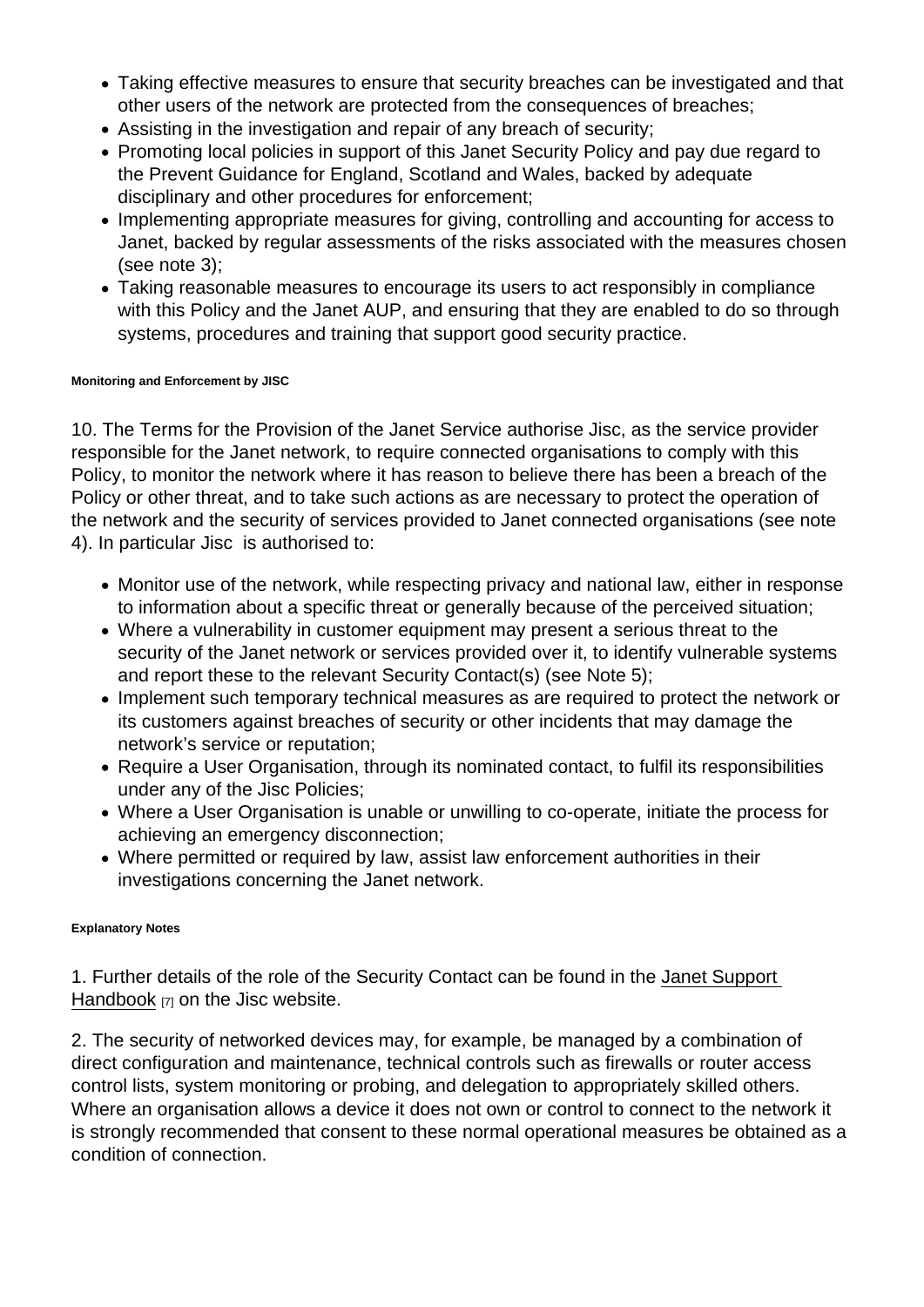3. Further information about granting and accounting for access can be found in the factsheet ' [User Authentication](https://community.jisc.ac.uk/library/janet-policies/user-authentication) [8]' on the Jisc website.

4. Active scanning of customer equipment under this clause will only be done on the authority of the Executive Director, Jisc Technologies, who must ensure that this exceptional measure is justified by the threat to the security of Janet services and will not affect the services scanned. Scans will aim only to identify systems that may be vulnerable, and will not attempt to breach system security.

Annex: Risks to Networks and Networked Systems

All computer networks are exposed to threats, both internally and from the other networks to which they connect. Hostile traffic, both random and directed, is now a constant feature of the Internet. The particular open character of an education and research network increases both its exposure to these threats and the potential damage to the integrity and effectiveness of the network.

The risks to the network, the computers and organisations connected to it, include:

- Breaches of confidentiality. Organisations hold and have access to large amounts of intellectual property, both their own and licensed from others: the value of such property may be greatly reduced if it is disclosed to others. Organisations also handle a great deal of personal information about individuals who may suffer if it is not kept confidential: consequences range from a loss of privacy to partial or complete theft of identity.
- Loss of integrity. Information held on computers can be destroved or modified, and unauthorised changes may be undetectable. The integrity of computers themselves may be compromised if intruders are able to take control of them, thus casting doubt on the accuracy of any results and the privacy of any data. Repeated failures can result in users losing confidence in computer systems at their own or other organisations.
- Failures of availability. Networks and the computers connected to them may be temporarily disabled either deliberately or accidentally by large flows of network traffic, making them unusable at critical times. Organisations that lose the confidence of others may find themselves unable to communicate if they are placed in a blacklist. Network and computer staff may be unavailable for support or development activities if they have to spend their time dealing with security incidents.
- Damage to reputation. The reputations of Jisc and the organisations and individuals connected to it may be seriously harmed by security incidents or inappropriate use of the network. Many intruders like to advertise their successes, others may attack third parties using computers connected to Janet and to which they have gained control. Organisations whose systems are used in these ways are likely to be held responsible. The use of Janet to disseminate unwanted, offensive or illegal material is also likely to be seen as misuse of a publicly-funded resource.
- Legal action. National and international law is increasingly concerned with data networks and is placing a growing list of obligations on those who provide them. Individuals, organisations and network operators who, by action or inaction, fail to meet their legal obligations may be punished by the criminal law, have substantial financial damages awarded against them or be required to modify or cease their networking operations.

The openness of Janet and other connected networks may allow the impact of a security